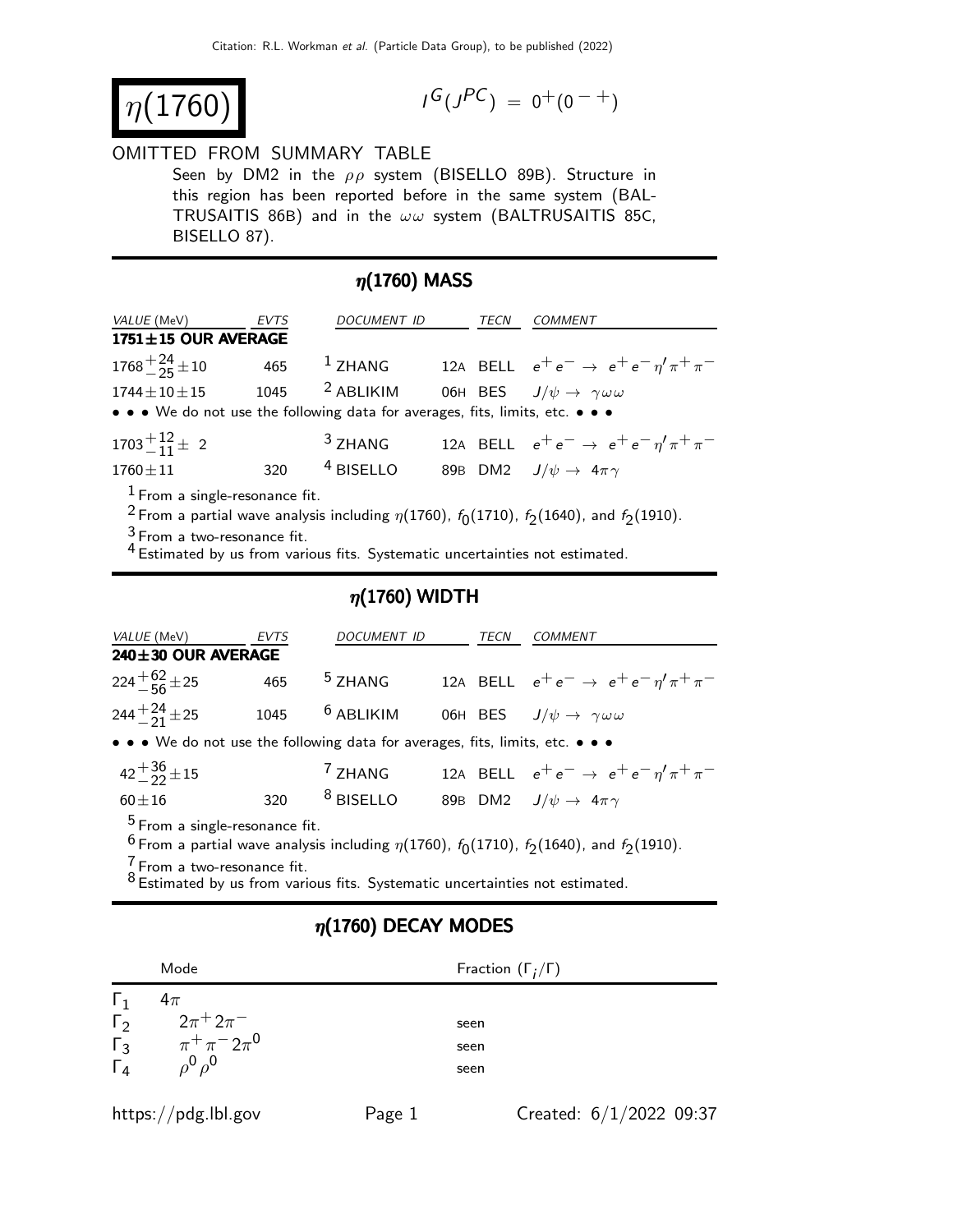| $\Gamma_{5}$ | $\rho^+$<br>$\rho$  | seen |
|--------------|---------------------|------|
| $\Gamma_6$   | $\omega\,\omega$    | seen |
| $\Gamma_7$   | $\eta' \pi^+ \pi^-$ | seen |
| $\Gamma_8$   | $\sim$ $\sim$       | seen |

# η(1760) Γ(i)Γ(γ γ)/Γ(total)

| $\Gamma(\eta'\pi^+\pi^-) \times \Gamma(\gamma\gamma)/\Gamma_{\text{total}}$   |                |             |                | $\Gamma_7\Gamma_8/\Gamma$                                   |
|-------------------------------------------------------------------------------|----------------|-------------|----------------|-------------------------------------------------------------|
| VALUE (eV) EVTS                                                               | DOCUMENT ID    | <b>TECN</b> | <b>COMMENT</b> |                                                             |
| 28.2 <sup>+</sup> 7.9 + 3.7 465 $9$ ZHANG                                     |                |             |                | 12A BELL $e^+e^- \rightarrow e^+e^-\eta^{\prime}\pi^+\pi^-$ |
| • • • We do not use the following data for averages, fits, limits, etc. • • • |                |             |                |                                                             |
| $3.0^{+}$ $^{2.0}_{-}$ $_{1.2}^{+}$ $_{2.6}^{+}$                              | 52 10 ZHANG    |             |                | 12A BELL $e^+e^- \rightarrow e^+e^-\eta^{\prime}\pi^+\pi^-$ |
| $18 \quad +13 \quad +5$                                                       | 315 $11$ ZHANG |             |                | 12A BELL $e^+e^- \rightarrow e^+e^-\eta^{\prime}\pi^+\pi^-$ |
|                                                                               |                |             |                |                                                             |

 $9$  From a single-resonance fit.

 $10$  From a two-resonance fit. For constructive interference with the  $X(1835)$ .

 $^{11}$  From a two-resonance fit. For destructive interference with the  $X(\dot{1}835).$ 

## $\eta(1760)$  BRANCHING RATIOS

| $\Gamma(2\pi^+2\pi^-)/\Gamma_{\rm total}$                   |                                            |  |                                                                                                                          | Г $_{\rm 2}$ /Г     |
|-------------------------------------------------------------|--------------------------------------------|--|--------------------------------------------------------------------------------------------------------------------------|---------------------|
| <i>VALUE</i><br>seen                                        | DOCUMENT ID TECN COMMENT<br><b>BISELLO</b> |  | 89B DM2 $J/\psi \rightarrow \gamma 2\pi^+ 2\pi^-$                                                                        |                     |
| $\Gamma(\pi^+\pi^-2\pi^0)/\Gamma_{\rm total}$               |                                            |  |                                                                                                                          | $\Gamma_3/\Gamma$   |
| <b>VALUE</b><br>seen                                        | DOCUMENT ID TECN COMMENT<br><b>BISELLO</b> |  | 89B DM2 $J/\psi \rightarrow \gamma \pi^+ \pi^- 2 \pi^0$                                                                  |                     |
| $\Gamma(\rho^0\rho^0)/\Gamma_{\rm total}$                   |                                            |  |                                                                                                                          | $\Gamma_4/\Gamma$   |
| <i>VALUE</i><br>seen<br>seen                                | DOCUMENT ID TECN COMMENT                   |  | BISELLO 89B DM2 $J/\psi \rightarrow \gamma \rho^0 \rho^0$<br>BALTRUSAIT86 MRK3 $J/\psi \rightarrow \gamma \rho^0 \rho^0$ |                     |
| $\Gamma(\rho^+\rho^-)/\Gamma_{\rm total}$<br>VALUE          | DOCUMENT ID TECN COMMENT                   |  |                                                                                                                          | $\Gamma_5/\Gamma$   |
| seen<br>seen                                                | BALTRUSAIT86                               |  | BISELLO 89B DM2 $J/\psi \rightarrow \gamma \rho^+ \rho^-$<br>MRK3 $J/\psi \rightarrow \gamma \rho^+ \rho^-$              |                     |
| $\Gamma(\omega\,\omega)/\Gamma_{\rm total}$<br><i>VALUE</i> | DOCUMENT ID TECN COMMENT                   |  |                                                                                                                          | $\Gamma_6/\Gamma$   |
| seen<br>seen                                                | <b>BISELLO</b>                             |  | 87 DM2 $J/\psi \rightarrow \omega \omega$<br>BALTRUSAIT85C MRK3 $J/\psi \rightarrow \gamma \omega \omega$                |                     |
| $\Gamma(\gamma\gamma)/\Gamma(\omega\omega)$<br>VALUE<br>CL% | DOCUMENT ID TECN COMMENT                   |  |                                                                                                                          | $\Gamma_8/\Gamma_6$ |
| $< 2.48 \times 10^{-3}$<br>90                               | $12$ ABLIKIM                               |  | 180 BES3 $\psi(2S) \rightarrow \pi^+ \pi^- \gamma \gamma \gamma$                                                         |                     |
| 12 Using results from ABLIKIM 06H.                          |                                            |  |                                                                                                                          |                     |

https://pdg.lbl.gov Page 2 Created: 6/1/2022 09:37